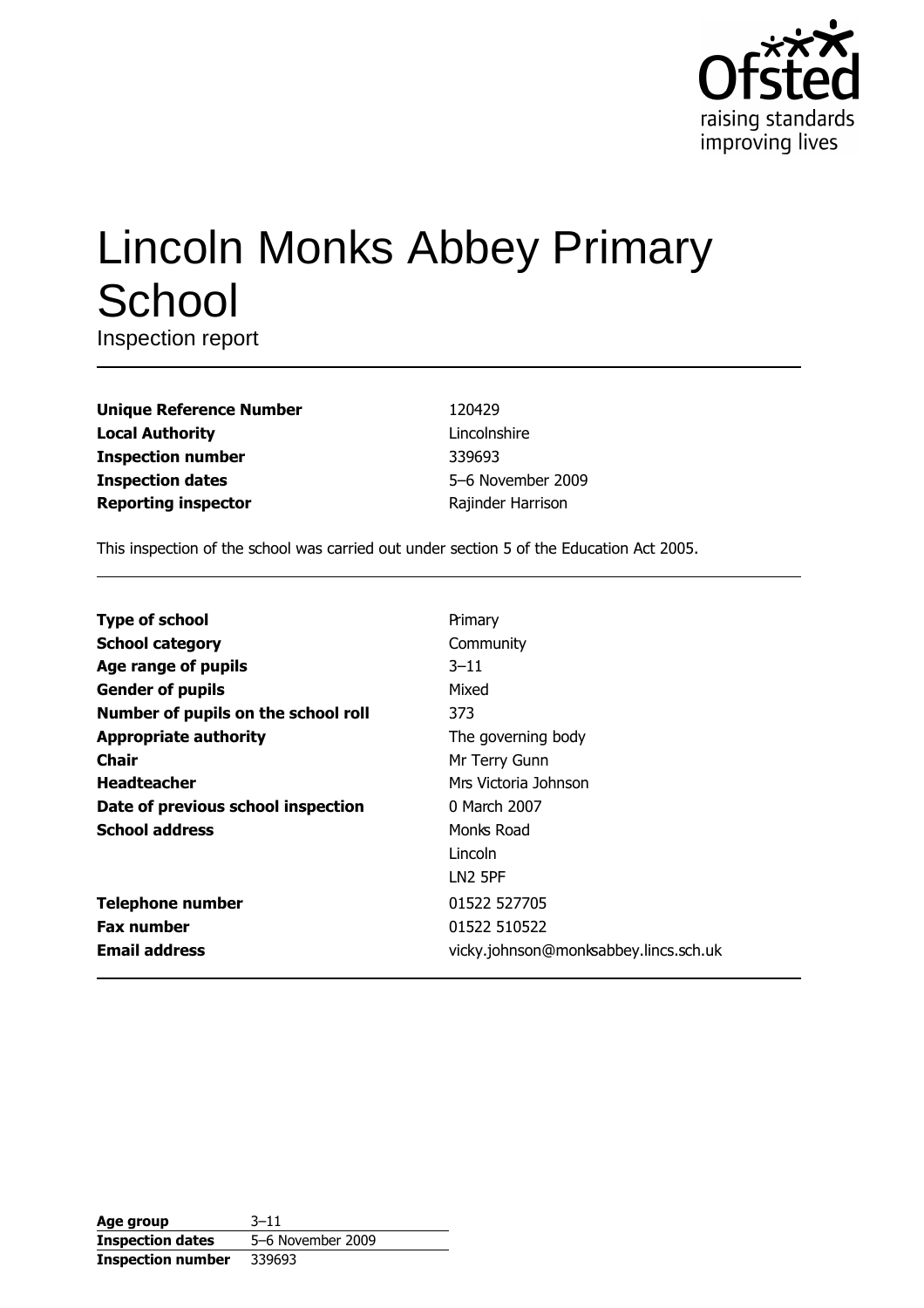The Office for Standards in Education, Children's Services and Skills (Ofsted) regulates and inspects to achieve excellence in the care of children and young people, and in education and skills for learners of all ages. It regulates and inspects childcare and children's social care, and inspects the Children and Family Court Advisory Support Service (Cafcass), schools, colleges, initial teacher training, work-based learning and skills training, adult and community learning, and education and training in prisons and other secure establishments. It rates council children's services, and inspects services for looked after children, safequarding and child protection.

Further copies of this report are obtainable from the school. Under the Education Act 2005, the school must provide a copy of this report free of charge to certain categories of people. A charge not exceeding the full cost of reproduction may be made for any other copies supplied.

If you would like a copy of this document in a different format, such as large print or Braille, please telephone 08456 404045, or email enquiries@ofsted.gov.uk.

You may copy all or parts of this document for non-commercial educational purposes, as long as you give details of the source and date of publication and do not alter the documentation in any way.

Royal Exchange Buildings St Ann's Square Manchester M2 7LA T: 08456 404045 Textphone: 0161 618 8524 E: enquiries@ofsted.gov.uk W: www.ofsted.gov.uk © Crown copyright 2009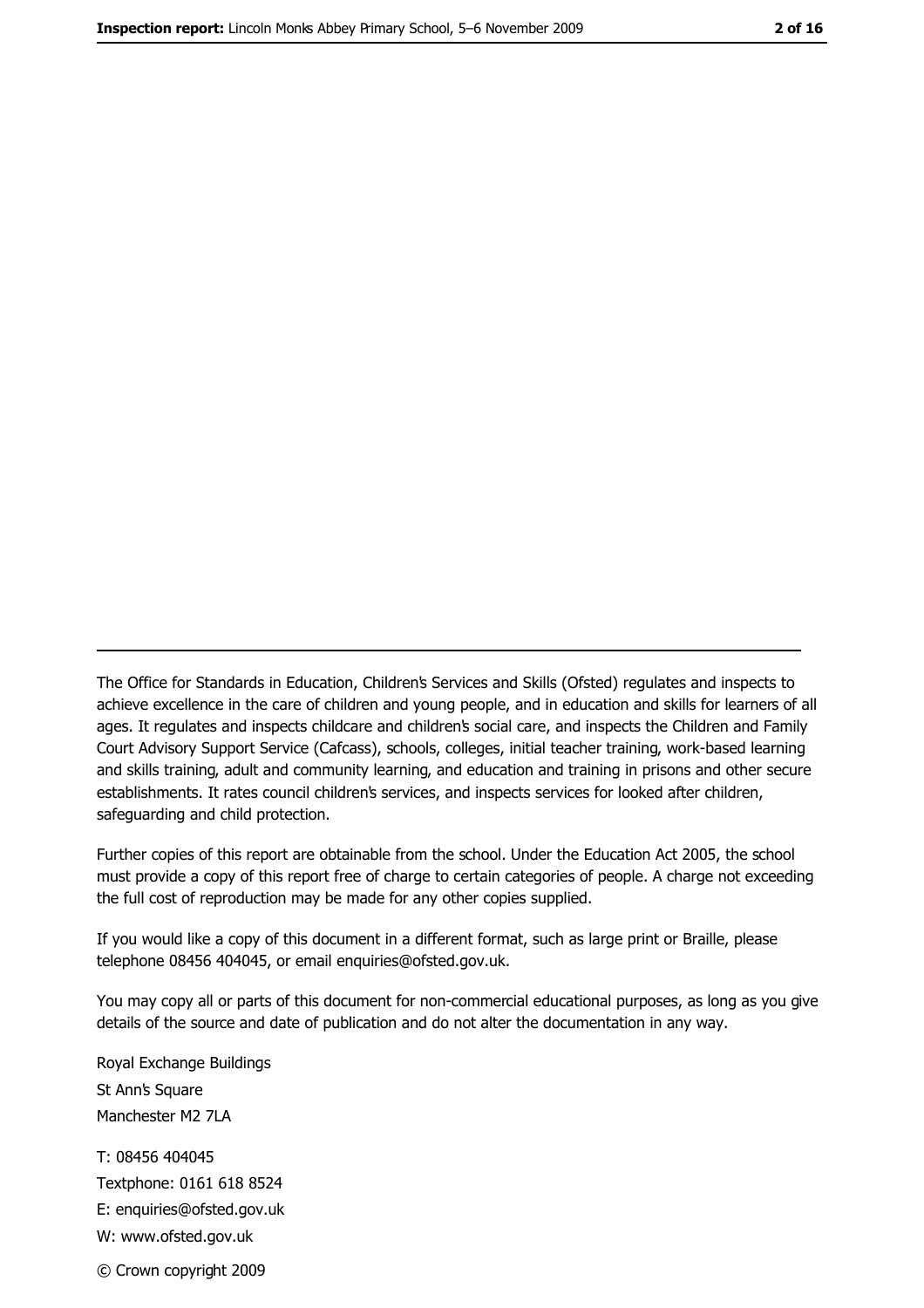# **Introduction**

This inspection was carried out by four additional inspectors. The inspectors visited 20 lessons, and held meetings with governors, staff, pupils and parents. The inspectors observed the school's work, and looked at a range of documents, including school policies, the school's development plan, monitoring records, analyses of pupils' attainment and progress, and reports of visits by the local authority. Inspectors analysed 74 questionnaires returned by parents and carers.

The inspection team reviewed many aspects of the school's work. It looked in detail at the following:

- overall standards and pupils' progress, particularly in writing  $\blacksquare$
- the quality of the teaching and the curriculum to support pupils who join the school  $\blacksquare$ part way through their primary education
- the school's capacity to sustain improvement and raise standards  $\blacksquare$
- the effectiveness of the school's support for its diverse pupil population.  $\blacksquare$

# **Information about the school**

This is a larger than average-sized primary school. While the majority of pupils are of White British heritage, over 30% come from other countries. Most of these pupils are from Eastern European backgrounds and a few originate from Africa and Asia. A very high proportion is new to speaking English. The school has an above average proportion of pupils who have special educational needs and/or disabilities. An above average proportion of pupils of all backgrounds have free school meals. A high number of pupils join the school at different stages of their primary education and a few of those who join in Key Stage 2 have had little or no previous schooling.

There are 92 children in the Early Years Foundation Stage distributed across Nursery and Reception years.

The school has an International Schools Award, Bronze Eco Schools Award, Silver Artsmark and Healthy Schools Award.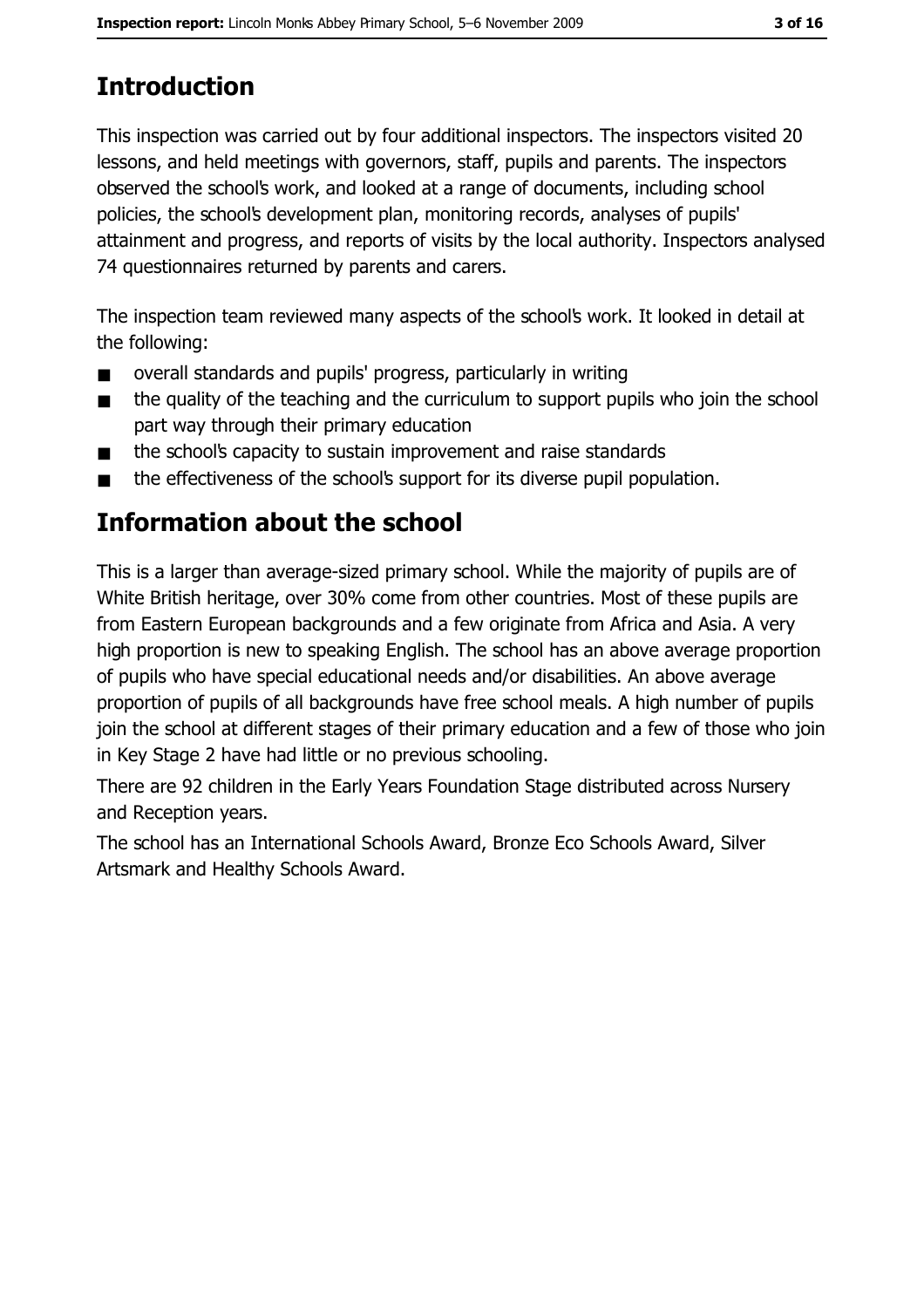## **Inspection judgements**

## Overall effectiveness: how good is the school?

## The school's capacity for sustained improvement

## **Main findings**

Monks Abbey is a good school that serves its community well. The school's positive ethos offers a warm and welcoming environment so pupils feel safe and valued. It promotes harmonious relations between its diverse social and cultural groups; pupils respect and support each other sensitively and kindly. Those who join from other schools speak favorably about how the school cares for them and helps them to learn. As one pupil said, 'Everyone is different but special, that's why I like it here'. Pupils' good behaviour and good achievement show that they enjoy school and value learning. While the standards pupils attain at the end of Year 6 are below average, their positive attributes ensure that they are prepared for the next stage of their education satisfactorily. Parents and carers are very happy with the school and the support it offers pupils and their families.

Children make a sound start in Nursery and Reception years where provision is satisfactory. Their attainment is mostly well below that expected for their age but they make satisfactory progress. However, work is not always matched well to children's needs and they have too few opportunities to talk, explore and discover for themselves. In Years 1 to 6, careful assessment and planning enable pupils to progress well in reading, mathematics and science. Progress in writing is satisfactory because there are insufficient opportunities for pupils to write independently and at length. Well-considered interventions to support pupils who have special educational needs and/or disabilities ensure they achieve well. Pupils who start with little or no English receive effective support and quidance to help them settle quickly and integrate successfully. Pupils who join the school part way through their primary education are equally well supported.

Lessons are generally lively and interesting and pupils try their best. Teachers have an accurate understanding of pupils' different attainments and most plan lessons accordingly. Pupils have individual targets and know what they have to do improve. Staff who work with specific groups of pupils, for example, those new to English, support their learning effectively. However, in whole class sessions, teaching assistants are not involved enough in lesson planning to know how they could have a greater impact on teaching and learning.

Pupils feel safe, and procedures to keep them safe are secure. Good care, quidance and support ensure pupils develop well and learn confidently. The curriculum is satisfactory and good enrichment activities make learning come alive. The curriculum promotes community cohesion well by celebrating pupils' cultures. They are encouraged to be proud of their heritage and they establish links with diverse communities around the globe, for example by sending 'a message in a bottle'. Pupils are respectful of people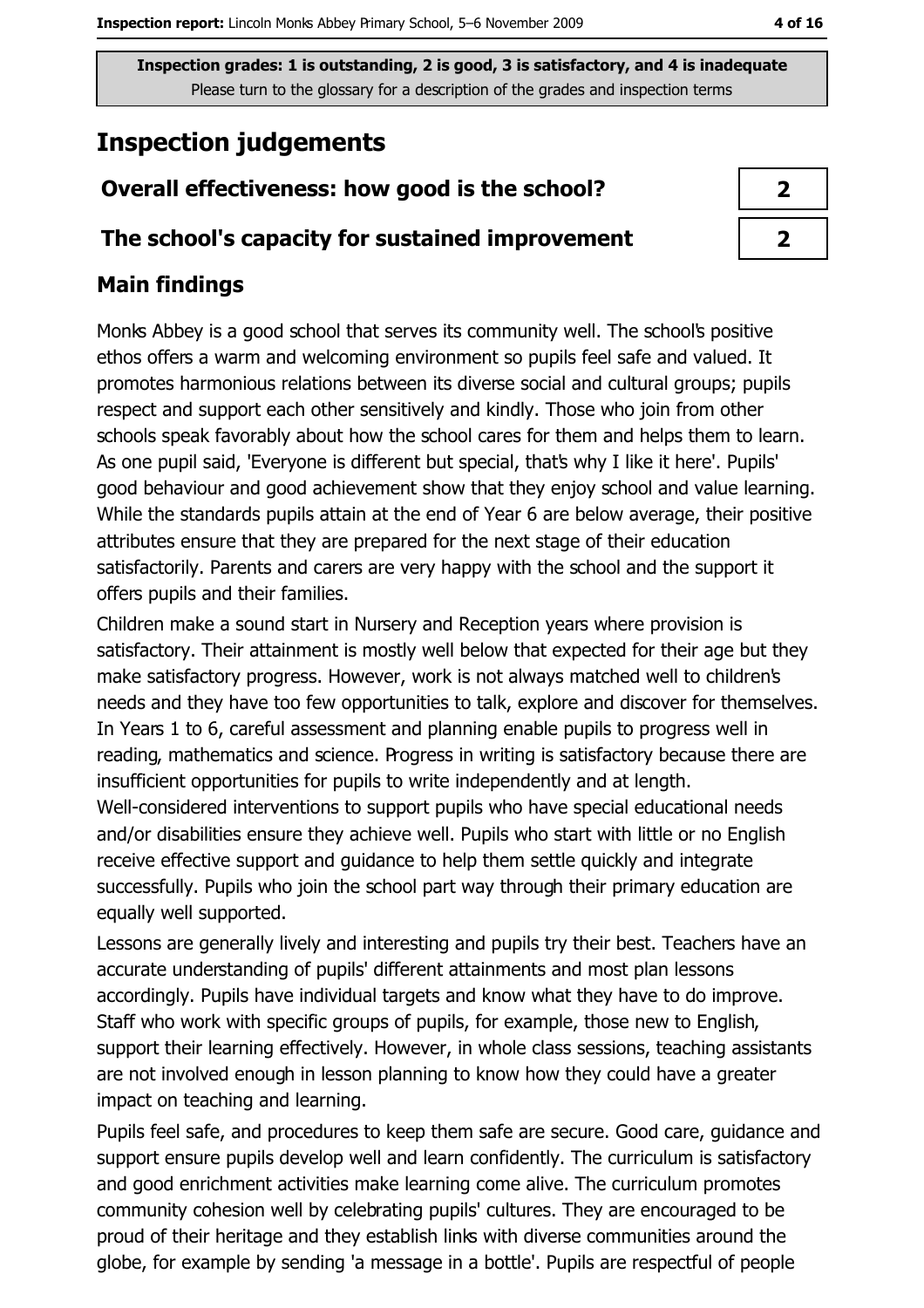whose lives are different to their own and good links with the local community enable pupils to feel secure within the area in which they live.

Governors and leaders monitor the school's performance well and self-evaluation is largely accurate. This provides a good capacity for sustained improvement. While not all of the issues raised in the last inspection report have been fully addressed, the right steps have been taken to raise standards, particularly at Key Stage 1 where the introduction of teaching word building strategies has started to have an impact on improving standards in literacy. The school continues to accommodate well the changing nature of its community and the challenges this presents. Governors have high expectations of the school and are very supportive. They have the expertise to support the headteacher and senior leaders in making the improvements required to take the school forward and raise standards further. Value for money is good because pupils achieve well both personally and academically.

## What does the school need to do to improve further?

- Raise standards in all subjects but particularly in writing, by:  $\blacksquare$ 
	- giving pupils more opportunities to talk so that they write more confidently
	- providing more time for pupils to write independently and at length  $\equiv$
	- ensuring pupils improve their literacy skills through all subjects  $\equiv$
	- planning activities that enable pupils to explore and discover for themselves.  $\equiv$
- Deploy teaching assistants more effectively by:
	- ensuring that they are involved in the planning of lessons in which they help
	- checking that they support teaching and learning in whole class sessions.
- Improve provision in the Early Years Foundation Stage by:
	- encouraging more talk and greater freedom for children to choose activities for  $\overline{a}$ themselves
	- ensuring provision is good in all classes
	- challenging the more able children to achieve more in Reception year giving all  $\overline{\phantom{m}}$ children free access to the outside areas.

## **Outcomes for individuals and groups of pupils**

Pupils achieve well and learn effectively because they want to succeed. They settle quickly and try hard. They particularly eniov opportunities to talk and share ideas, for example, to explore their feelings about being in a spooky old building', or engage in practical investigations in mathematics. They make good progress because such lessons buzz with excitement and everyone is involved. Standards in reading are good because there is a good emphasis on developing pupils' word building skills. Standards in mathematics are good because aspects such as investigation and calculation skills are taught well. Standards in writing are not as good because pupils do not always have

 $\overline{2}$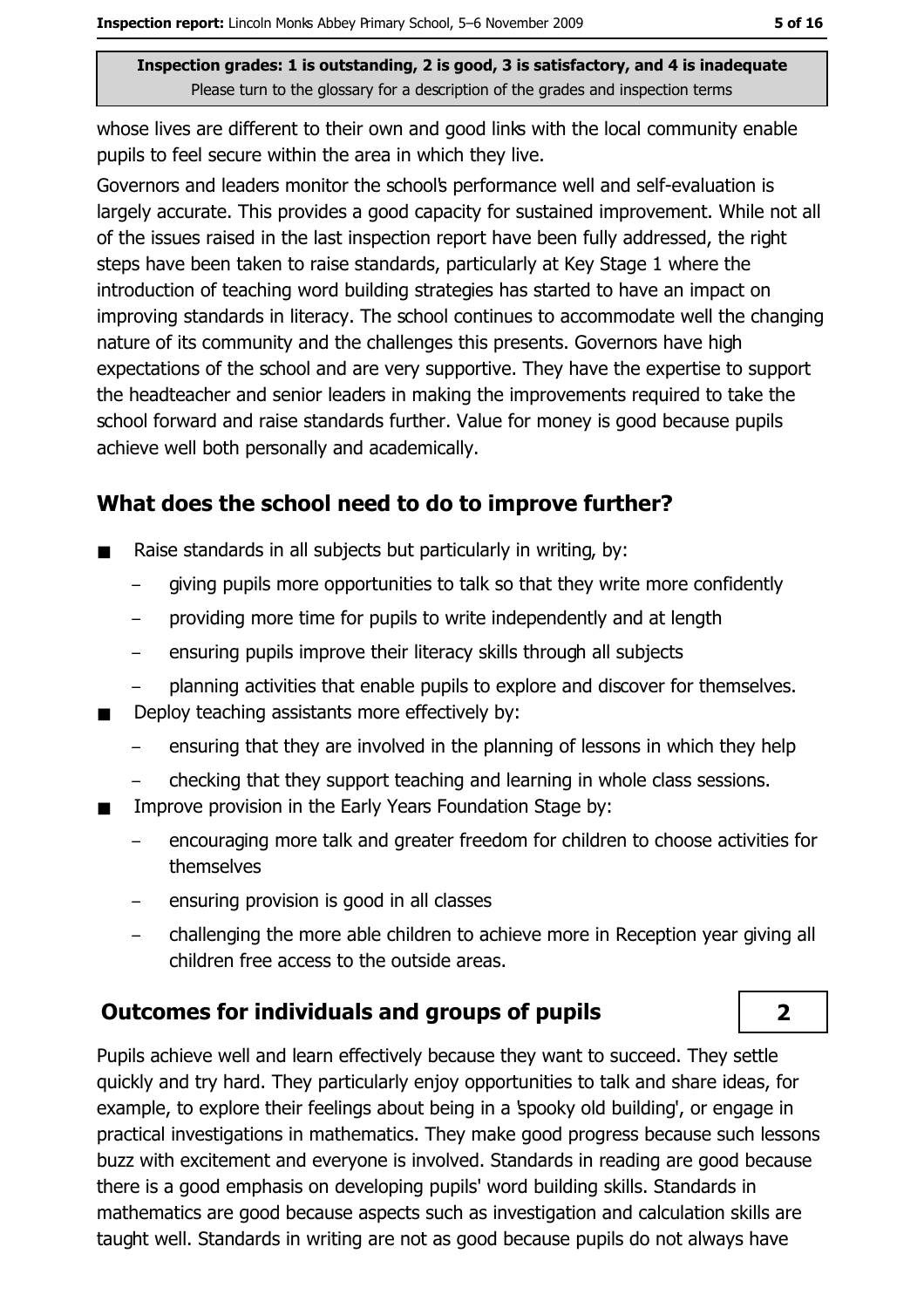enough opportunities to talk and develop their ideas and write confidently. Consequently few pupils attain the higher levels. Currently, pupils in Year 2 and 6 are working at below average levels in all areas but particularly writing. Pupils who need additional help with their learning or are at an early stage of learning English receive good support and achieve well.

Pupils attend regularly, form good relationships and behave well. Occasional lapses in behaviour are dealt with promptly. Pupils show respect for others by listening sensibly. They feel safe at school and are confident they can raise any concerns with staff. They understand well what they should do to stay healthy. Many enjoy healthy lunches and exercise regularly. A number attend activities such as gymnastics after school. Pupils' spiritual, moral, social and cultural development is good. Older pupils adopt a mature attitude as they look after younger ones in the playground. They express concerns about recycling and sustaining the earth's resources. Pupils talk enthusiastically about their involvement in local community events but their knowledge of communities in other parts of the country is more limited. They are very aware of the needs of people from different backgrounds and welcome new arrivals to their classes sensitively. As one commented, 'it's really hard when you are new and don't know anybody and have no friends and can't even speak English'.

| Pupils' achievement and the extent to which they enjoy their learning                                                     |                         |
|---------------------------------------------------------------------------------------------------------------------------|-------------------------|
| Taking into account:<br>Pupils' attainment <sup>1</sup>                                                                   | 3                       |
| The quality of pupils' learning and their progress                                                                        | $\mathcal{P}$           |
| The quality of learning for pupils with special educational needs and/or<br>disabilities and their progress               | 2                       |
| The extent to which pupils feel safe                                                                                      |                         |
| <b>Pupils' behaviour</b>                                                                                                  | $\overline{\mathbf{2}}$ |
|                                                                                                                           |                         |
| The extent to which pupils adopt healthy lifestyles                                                                       | $\overline{\mathbf{2}}$ |
| The extent to which pupils contribute to the school and wider community                                                   | $\overline{2}$          |
| The extent to which pupils develop workplace and other skills that will<br>contribute to their future economic well-being | 3                       |

These are the grades for pupils' outcomes

The grades for attainment and attendance are: 1 is high; 2 is above average; 3 is broadly average; and 4 is low.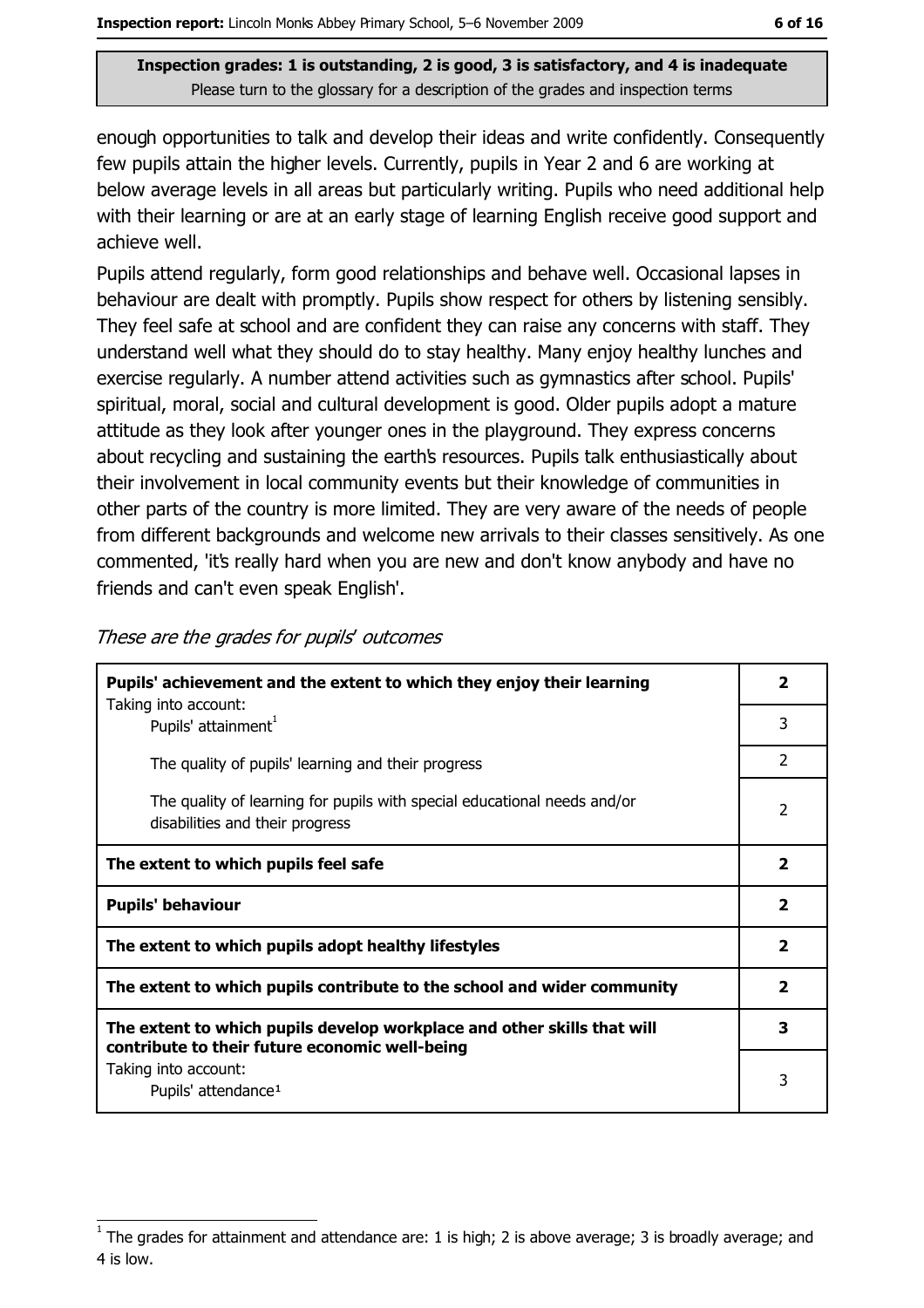The extent of pupils' spiritual, moral, social and cultural development

 $\overline{2}$ 

## How effective is the provision?

Teachers plan interesting activities and practical tasks which engage and enthuse pupils. For example, in a Year 2 mathematics lesson, pupils worked excitedly but quickly realised the importance of asking precise questions in their research on pupils' 'favourite fireworks'. Teachers accommodate the needs of pupils at various stages of learning English well, and the specialist support in small groups helps new arrivals to access learning quickly. Teachers make effective use of technology to present information visually. Lower attaining pupils and those new to learning English benefit immensely from this. Pupils understand their individual targets and know what they need to do to improve. Staff are effective in quiding specific groups who need help, particularly in small group sessions outside the main class lessons.

The basic curriculum is sound and ensures pupils build on previous work successfully. While there is good emphasis on numeracy and reading skills, there is not enough time devoted to speaking and writing skills. Work and activities in different subjects are often linked through the same topics or events and this helps pupils make good sense of their learning. The introduction of philosophy is imaginative and helps to extend pupils' thinking skills. Modified plans and good resources enable pupils who need help with their learning to achieve well. Visitors and visits broaden and enrich pupils' experiences, as do the links with other organisations, for example, visiting other schools for swimming. A good personal, social, health education programme ensures pupils understand the dangers of drug abuse and how to stay safe.

Good care and support mean staff respond promptly if pupils need help. Any concerns that staff, parents or carers raise are handled sensitively. A number of pupils experience many interruptions in their learning, for example, when they join the school part way through the year either from abroad or from other schools. Arrangements to integrate them are good and they settle quickly. Senior leaders ensure intervention strategies to support them are purposeful and effective so that they catch up quickly. Pupils who have emotional, social and academic difficulties or other needs are guided well and links with other agencies to support them are very good. Parents and carers praise the school for the helpful way it supports their children. Pupils in Year 6 are quided well in their preparations for secondary school.

| The quality of teaching                                                                                    | 2 |
|------------------------------------------------------------------------------------------------------------|---|
| Taking into account:                                                                                       |   |
| The use of assessment to support learning                                                                  |   |
| The extent to which the curriculum meets pupils' needs, including, where<br>relevant, through partnerships | 3 |
| The effectiveness of care, guidance and support                                                            |   |

These are the grades for the quality of provision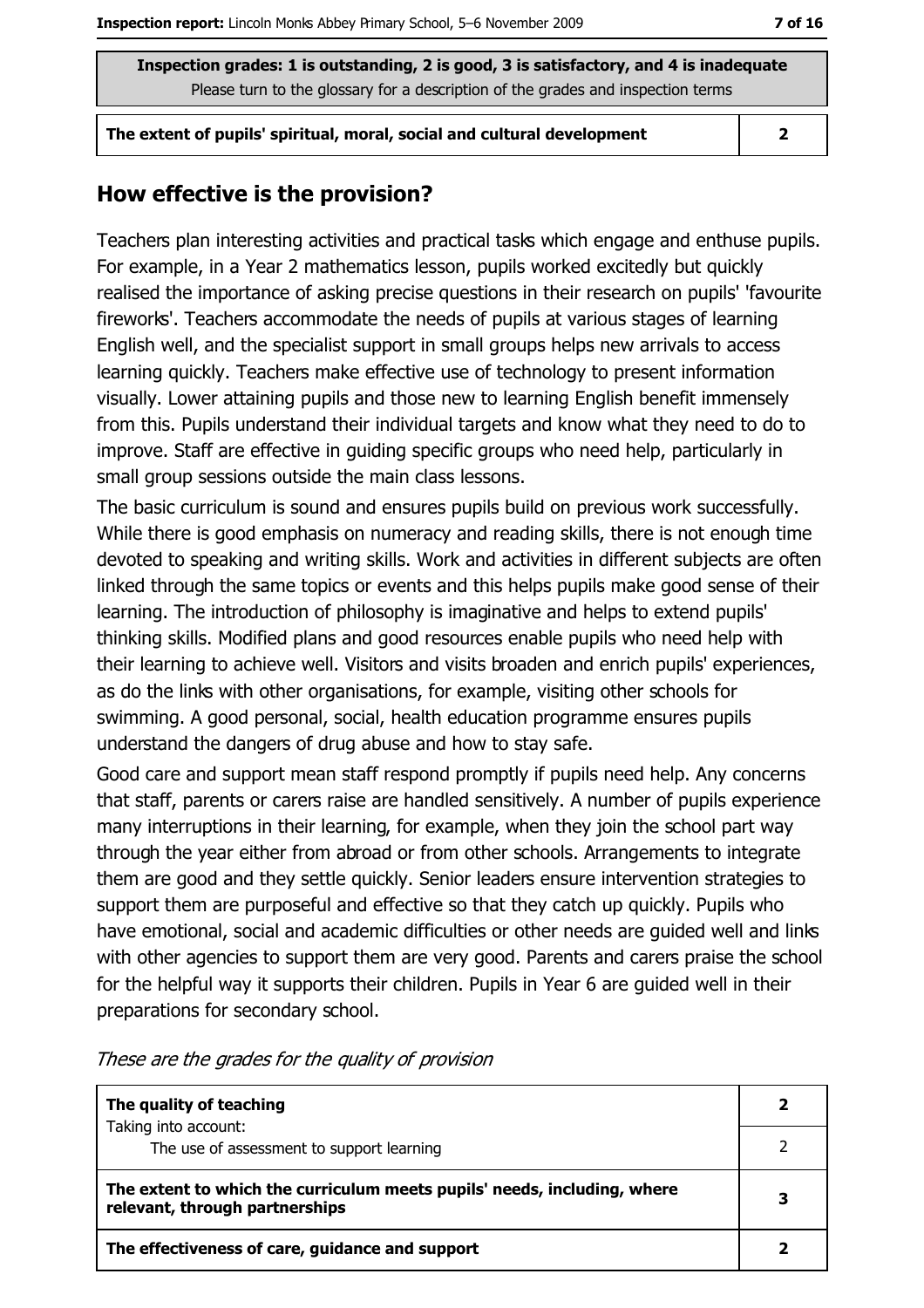#### How effective are leadership and management?

School leaders and governors provide all pupils with a good start to their education. They integrate pupils effectively by promoting a strong sense of community so that pupils of all backgrounds and ability achieve well. Pupils are safeguarded effectively. All leaders are involved in monitoring and evaluating the school's performance and in improvement planning. Development planning incorporates effective checks to keep improvement on track. Pupils attain below average standards but the trend in standards is upwards. Effective assessment procedures ensure that pupils know what they need to do to improve. Pupils who fall behind their targets are identified early and effective interventions help them to catch up quickly. Leaders and managers agree that teaching assistants are not always deployed effectively and that the action taken to improve writing has not yet had sufficient impact on raising standards.

The school has very good links with the local community and pupils feel very secure and happy in this setting. The school involves parents and carers well in supporting their children's learning. Partnerships with others, for example local schools and community groups, are also good in benefiting pupils' learning and well-being. While global links are extensive and strong, pupils have too few opportunities to explore and experience communities in other parts of Britain.

| The effectiveness of leadership and management in embedding ambition and<br>driving improvement                                                                     | $\overline{\phantom{a}}$ |
|---------------------------------------------------------------------------------------------------------------------------------------------------------------------|--------------------------|
| Taking into account:<br>The leadership and management of teaching and learning                                                                                      | 2                        |
| The effectiveness of the governing body in challenging and supporting the<br>school so that weaknesses are tackled decisively and statutory responsibilities<br>met | $\overline{\mathbf{2}}$  |
| The effectiveness of the school's engagement with parents and carers                                                                                                | $\overline{2}$           |
| The effectiveness of partnerships in promoting learning and well-being                                                                                              | $\mathbf{2}$             |
| The effectiveness with which the school promotes equality of opportunity and<br>tackles discrimination                                                              | 2                        |
| The effectiveness of safeguarding procedures                                                                                                                        | $\mathbf{2}$             |
| The effectiveness with which the school promotes community cohesion                                                                                                 | 2                        |
| The effectiveness with which the school deploys resources to achieve<br>value for money                                                                             | 2                        |

These are the grades for leadership and management

## **Early Years Foundation Stage**

Children enjoy school, arrive excitedly, eager to play and learn. They behave well, form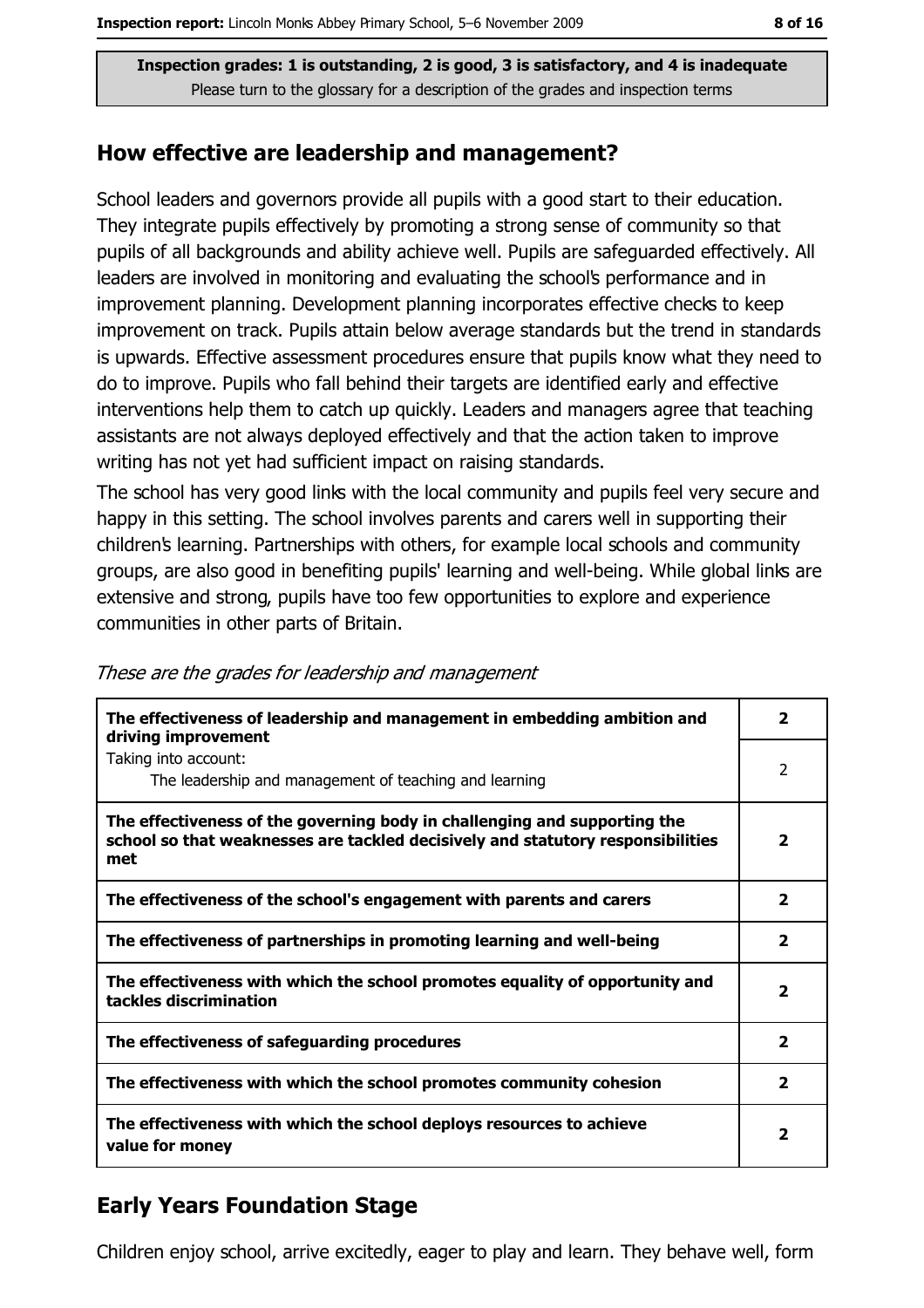positive relationships and settle quickly because induction arrangements, including home visits, are good. Good relations between home and school benefit children. Most are confident learners and work well with others. They play sensibly, explore all that is provided and particularly enjoy creative activities such as art and physical exercise. Those that are sometimes less confident are supported and guided gently and classmates are quick to befriend them. Those who need specific help with social skills or language development are supported sensitively.

Provision in the Nursery year is good. Here, pupils have free access to an attractive and very popular outside area. Children rush to play everywhere, but particularly in the sand, on wheeled toys and the imaginative play areas, where they explore with real delight. Nursery staff are careful to organise activities that will extend children's confidence and independence, gently steering them to try areas they are less familiar with. For example, one child was mesmerised by watching glue drip from a great height and mixing it with paint with her fingers. Staff talk to children about their work and encourage children to talk to others regularly.

Provision in Reception year is satisfactory. Access to the outside is limited and so children have restricted time to explore and discover independently. Consequently it is hard for staff to monitor that children experience the full range of activities and that these activities challenge them fully. Staff plan a good balance of activities between those children choose and those led by adults. While most children try everything, a few are less responsive during discussions or when asked to attempt more challenging activities such as reading. Occasionally, children have too few opportunities to talk about their learning. For lower attaining children or those who have had little or no pre-school experience, or speak little English, over-long presentations occasionally result in restless, inattentive behaviour. Leadership and management are satisfactory. Practice in the nursery has improved since the last inspection, particularly with regard to outdoor provision and more opportunities for children to select their activities. The same practice is not as evident in the Reception classes. Overall teaching is satisfactory and children make sound progress. The school's assessment data shows that children attain well below expected levels at the end of the Reception year, particularly in their literacy skills.

| <b>Overall effectiveness of the Early Years Foundation Stage</b>                             |  |
|----------------------------------------------------------------------------------------------|--|
| Taking into account:<br>Outcomes for children in the Early Years Foundation Stage            |  |
| The quality of provision in the Early Years Foundation Stage                                 |  |
| The effectiveness of leadership and management of the Early Years<br><b>Foundation Stage</b> |  |

These are the grades for the Early Years Foundation Stage

#### **Views of parents and carers**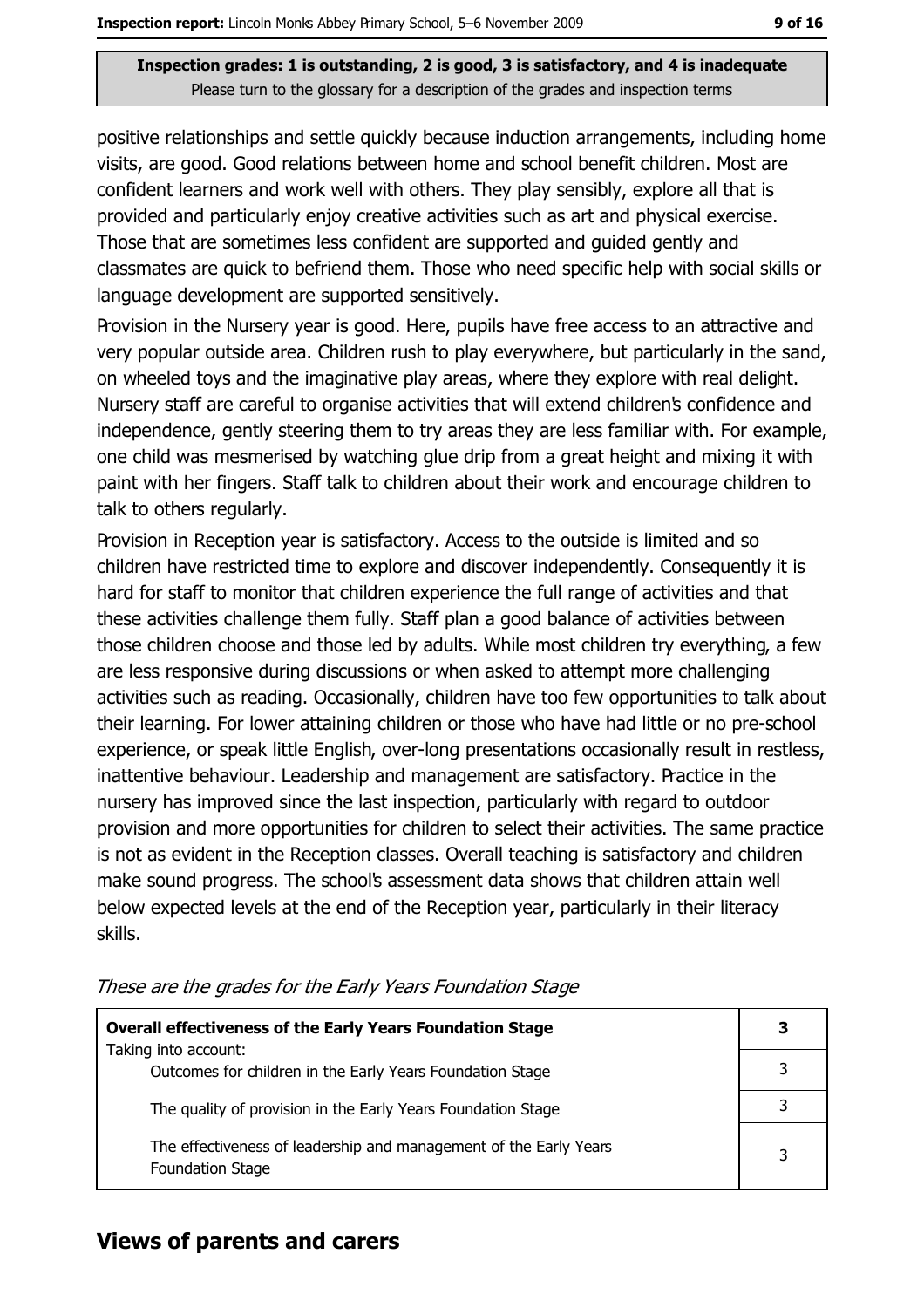Parents and carers are very positive about the school, commenting that it is a 'friendly' and 'safe' place, that their children enjoy school and that parents and carers are kept fully informed. They say that staff are approachable; that teaching is good; that their children make good progress and that the school is led and managed well. A few expressed concerns that their children were not making enough progress and that their needs were not fully met. Inspectors agree with all the strengths parents and carers identify. Inspectors judge progress to be good overall, but satisfactory in the Reception year. The needs of most children are met well but children could be challenged more in the reception classes.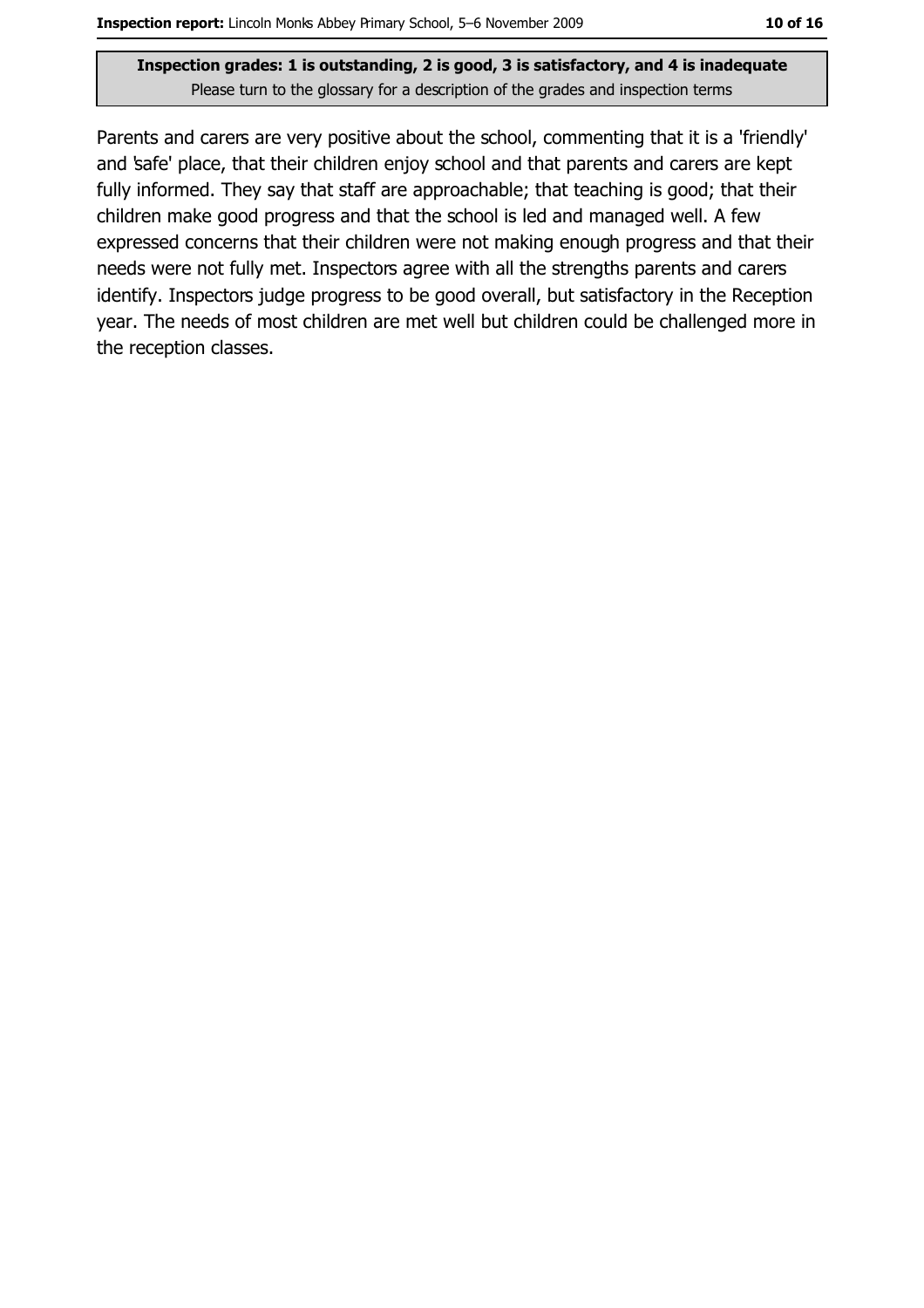#### Responses from parents and carers to Ofsted's questionnaire

Ofsted invited all the registered parents and carers of pupils registered at Monks Abbey Primary School to complete a questionnaire about their views of the school.

In the questionnaire, parents and carers were asked to record how strongly they agreed with 13 statements about the school. The inspection team received 74 completed questionnaires by the end of the on-site inspection. In total, there are 373 pupils registered at the school.

| <b>Statements</b>                                                                                                                                                                                                                                       | <b>Strongly</b><br><b>Agree</b> |               | <b>Agree</b> |               | <b>Disagree</b> |                | <b>Strongly</b><br>disagree |               |
|---------------------------------------------------------------------------------------------------------------------------------------------------------------------------------------------------------------------------------------------------------|---------------------------------|---------------|--------------|---------------|-----------------|----------------|-----------------------------|---------------|
|                                                                                                                                                                                                                                                         | <b>Total</b>                    | $\frac{0}{0}$ | <b>Total</b> | $\frac{0}{0}$ | <b>Total</b>    | $\frac{0}{0}$  | <b>Total</b>                | $\frac{0}{0}$ |
| My child enjoys school                                                                                                                                                                                                                                  | 65                              | 88            | 19           | 26            | $\mathbf 0$     | 0              | $\mathbf{0}$                | 0             |
| The school keeps my child<br>safe                                                                                                                                                                                                                       | 50                              | 68            | 24           | 32            | 0               | 0              | $\mathbf{0}$                | 0             |
| The school informs me<br>about my child's progress                                                                                                                                                                                                      | 44                              | 60            | 28           | 38            | 0               | 0              | $\mathbf{1}$                | $\mathbf{1}$  |
| My child is making enough<br>progress at this school                                                                                                                                                                                                    | 36                              | 49            | 32           | 43            | 5               | $\overline{7}$ | $\mathbf 0$                 | 0             |
| The teaching is good at this<br>school                                                                                                                                                                                                                  | 48                              | 65            | 23           | 31            | $\mathbf{1}$    | $\mathbf{1}$   | 0                           | 0             |
| The school helps me to<br>support my child's learning                                                                                                                                                                                                   | 42                              | 57            | 27           | 36            | 3               | 4              | 1                           | $\mathbf{1}$  |
| The school helps my child to<br>have a healthy lifestyle                                                                                                                                                                                                | 37                              | 50            | 32           | 43            | 3               | 4              | 0                           | 0             |
| The school makes sure that<br>my child is well prepared for<br>the future (for example<br>changing year group,<br>changing school, and for<br>children who are finishing<br>school, entering further or<br>higher education, or<br>entering employment) | 38                              | 51            | 29           | 39            | $\mathbf{1}$    | $\mathbf{1}$   | 0                           | 0             |
| The school meets my child's<br>particular needs                                                                                                                                                                                                         | 36                              | 49            | 32           | 43            | 5               | 7              | 0                           | 0             |
| The school deals effectively<br>with unacceptable behaviour                                                                                                                                                                                             | 38                              | 51            | 31           | 42            | $\mathbf{1}$    | $\mathbf{1}$   | $\mathbf{1}$                | $\mathbf{1}$  |
| The school takes account of<br>my suggestions and<br>concerns                                                                                                                                                                                           | 35                              | 47            | 35           | 47            | $\overline{2}$  | 3              | 0                           | 0             |
| The school is led and<br>managed effectively                                                                                                                                                                                                            | 39                              | 53            | 32           | 43            | $\mathbf 0$     | 0              | $\mathbf{1}$                | $\mathbf{1}$  |
| Overall, I am happy with my<br>child's experience at this<br>school                                                                                                                                                                                     | 47                              | 63            | 25           | 35            | $\overline{2}$  | $\overline{2}$ | $\mathbf 0$                 | 0             |

The table above summarises the responses that parents and carers made to each statement. The percentages indicate the proportion of parents and carers giving that response out of the total number of completed questionnaires. Where one or more parents and carers chose not to answer a particular question, the percentages will not add up to 100%.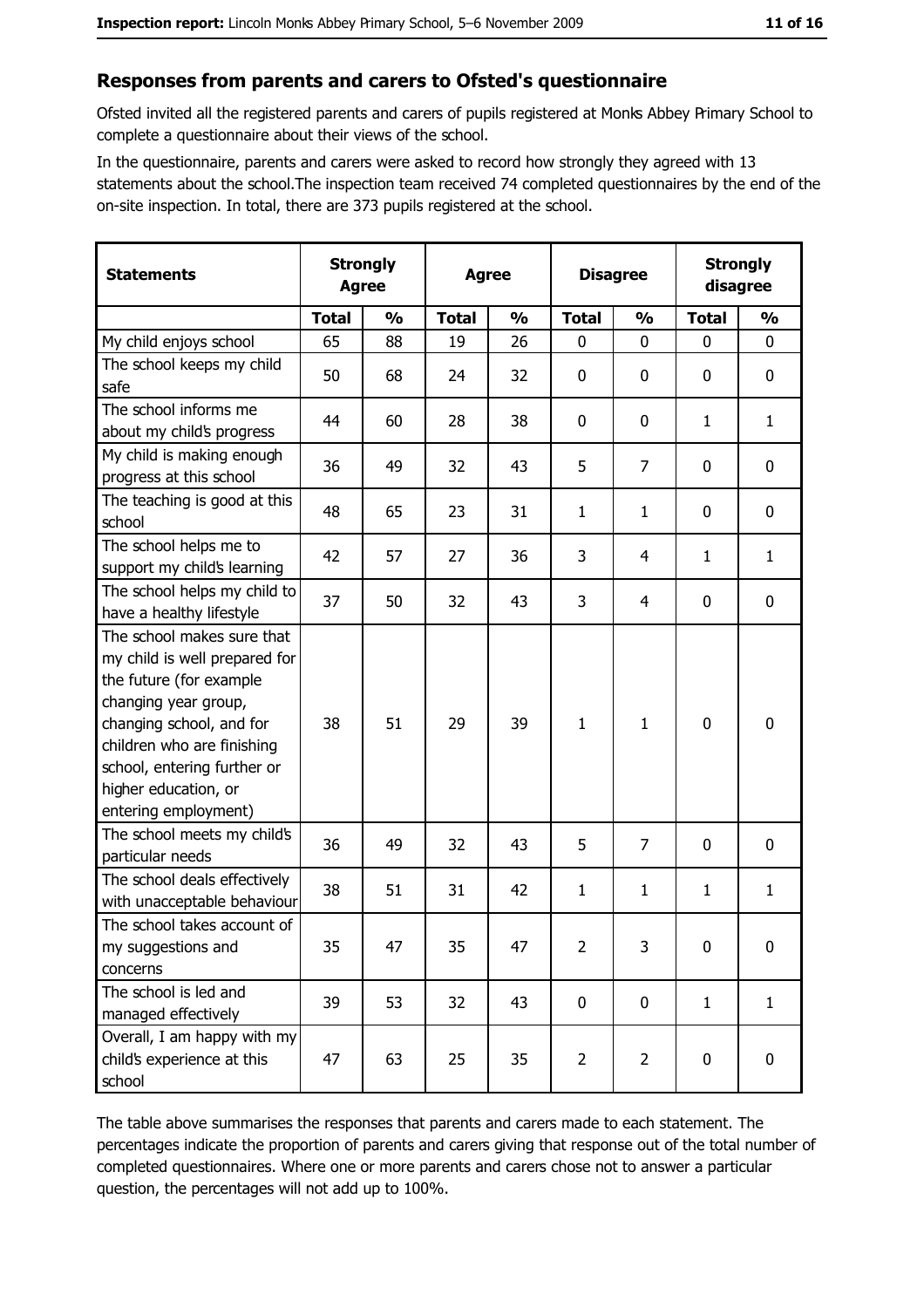# Glossary

| <b>Grade</b> | <b>Judgement</b> | <b>Description</b>                                                                                                                                                                                                               |  |
|--------------|------------------|----------------------------------------------------------------------------------------------------------------------------------------------------------------------------------------------------------------------------------|--|
| Grade 1      | Outstanding      | These features are highly effective. An oustanding<br>school provides exceptionally well for its pupils' needs.                                                                                                                  |  |
| Grade 2      | Good             | These are very positive features of a school. A school<br>that is good is serving its pupils well.                                                                                                                               |  |
| Grade 3      | Satisfactory     | These features are of reasonable quality. A satisfactory<br>school is providing adequately for its pupils.                                                                                                                       |  |
| Grade 4      | Inadequate       | These features are not of an acceptable standard. An<br>inadequate school needs to make significant<br>improvement in order to meet the needs of its pupils.<br>Ofsted inspectors will make further visits until it<br>improves. |  |

## What inspection judgements mean

## Overall effectiveness of schools inspected between September 2007 and July 2008

|                       | Overall effectiveness judgement (percentage of<br>schools) |      |                     |                   |
|-----------------------|------------------------------------------------------------|------|---------------------|-------------------|
| <b>Type of school</b> | Outstanding                                                | Good | <b>Satisfactory</b> | <b>Inadequate</b> |
| Nursery schools       | 39                                                         | 58   | 3                   | 0                 |
| Primary schools       | 13                                                         | 50   | 33                  | 4                 |
| Secondary schools     | 17                                                         | 40   | 34                  | 9                 |
| Sixth forms           | 18                                                         | 43   | 37                  | $\overline{2}$    |
| Special schools       | 26                                                         | 54   | 18                  | $\overline{2}$    |
| Pupil referral units  | 7                                                          | 55   | 30                  | 7                 |
| All schools           | 15                                                         | 49   | 32                  | 5                 |

New school inspection arrangements were introduced on 1 September 2009. This means that inspectors now make some additional judgements that were not made previously.

The data in the table above were reported in The Annual Report of Her Majesty's Chief Inspector of Education, Children's Services and Skills 2007/08.

Percentages are rounded and do not always add exactly to 100. Secondary school figures include those that have sixth forms, and sixth form figures include only the data specifically for sixth form inspection judgements.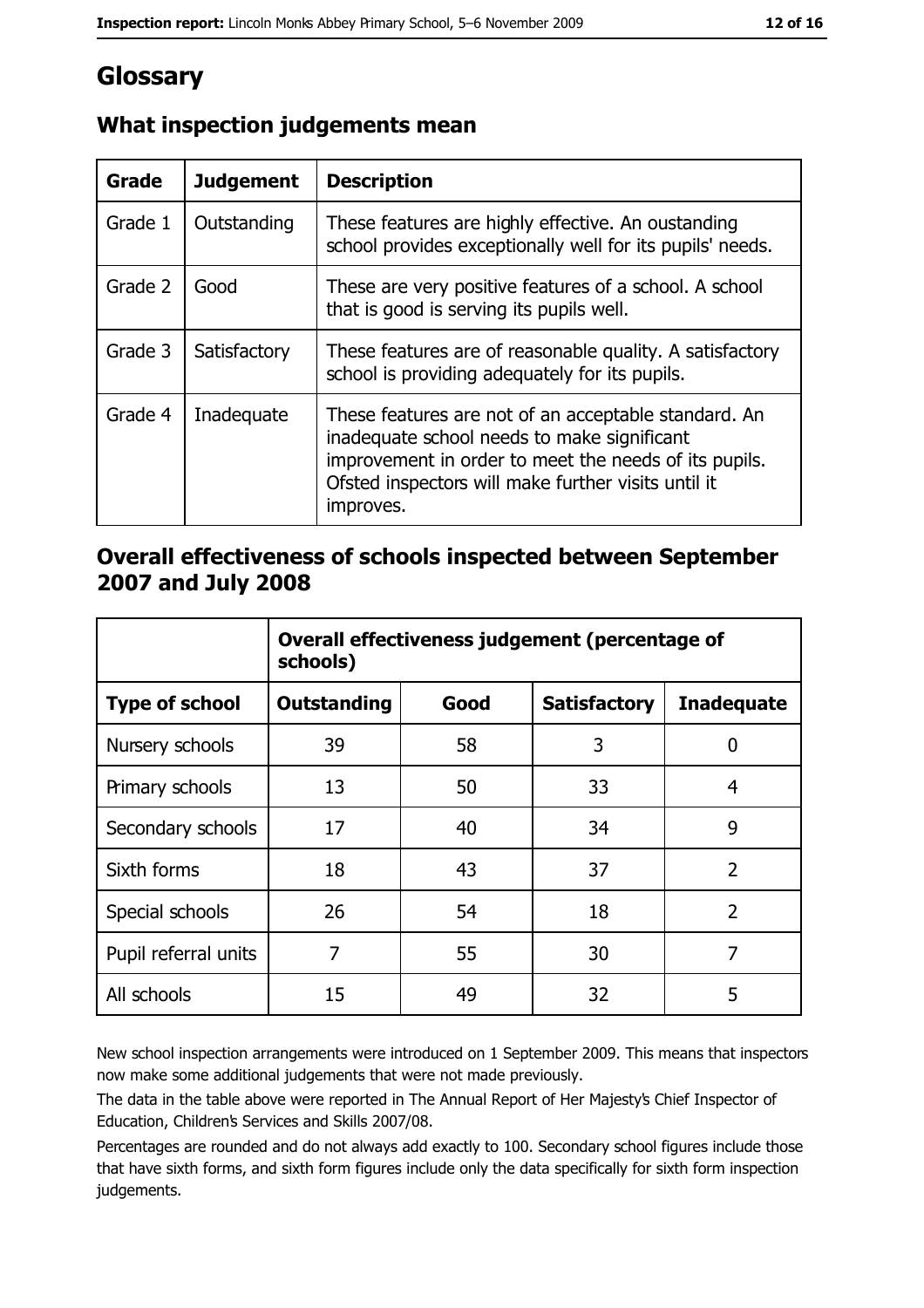# **Common terminology used by inspectors**

| Achievement:                  | the progress and success of a pupil in<br>their learning, development or training.                                                                                                                                                                                                                           |
|-------------------------------|--------------------------------------------------------------------------------------------------------------------------------------------------------------------------------------------------------------------------------------------------------------------------------------------------------------|
| Attainment:                   | the standard of the pupils' work shown by<br>test and examination results and in<br>lessons.                                                                                                                                                                                                                 |
| Capacity to improve:          | the proven ability of the school to<br>continue improving. Inspectors base this<br>judgement on what the school has<br>accomplished so far and on the quality of<br>its systems to maintain improvement.                                                                                                     |
| Leadership and management:    | the contribution of all the staff with<br>responsibilities, not just the headteacher,<br>to identifying priorities, directing and<br>motivating staff and running the school.                                                                                                                                |
| Learning:                     | how well pupils acquire knowledge,<br>develop their understanding, learn and<br>practise skills and are developing their<br>competence as learners.                                                                                                                                                          |
| <b>Overall effectiveness:</b> | inspectors form a judgement on a school's<br>overall effectiveness based on the findings<br>from their inspection of the school. The<br>following judgements, in particular,<br>influence what the overall effectiveness<br>judgement will be.                                                               |
|                               | The school's capacity for sustained<br>improvement.<br>Outcomes for individuals and groups<br>of pupils.<br>The quality of teaching.<br>The extent to which the curriculum<br>meets pupil's needs, including where<br>relevant, through partnerships.<br>The effectiveness of care, guidance<br>and support. |
| Progress:                     | the rate at which pupils are learning in<br>lessons and over longer periods of time. It<br>is often measured by comparing the<br>pupils' attainment at the end of a key<br>stage with their attainment when they<br>started.                                                                                 |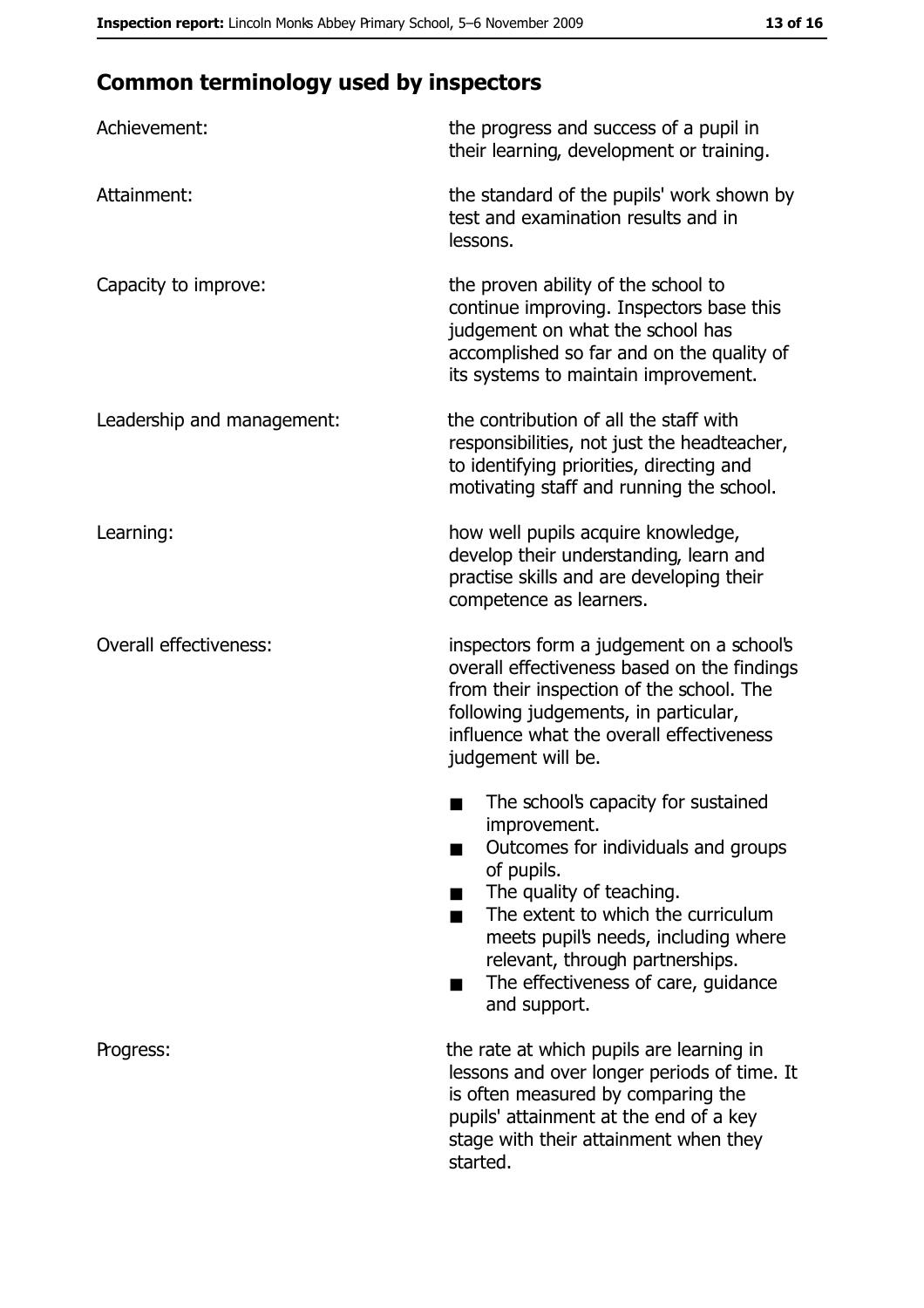This letter is provided for the school, parents and carers to share with their children. It describes Ofsted's main findings from the inspection of their school.



#### 7 November 2009

#### **Dear Pupils**

Inspection of Lincoln Monks Abbey Primary School, Lincoln, LN2 5PF

Thank you for making the team of inspectors welcome and for being so friendly and polite when we visited your school recently. We enjoyed talking with you. I am writing to tell you what we found out. You said that you like school, particularly the many friends you make and that everyone is special and important. You said that teachers help you when you need it. It was impressive to see older pupils look after younger ones and to see how much you all do to help around the school. We liked reading the lovely messages to and from people all over the world and were really impressed by the way you all get on with each other so well.

There are many good things about your school. These include your behaviour and good understanding of how to live a healthy lifestyle. You work hard at school and enjoy learning. You make good progress and by the end of Year 6 you are nearly at average standards in reading, mathematics and science. Your lessons are interesting and the school takes good care of you.

While your school is a good school, the inspectors think that a few things could be better. We have asked the headteacher, staff and governors to do the following to improve the school:

- to give you more opportunities to talk and write so that you have more  $\blacksquare$ opportunities to explore your own ideas and do even better in all subjects, especially in writing
- to make sure that all the adults who work with you in your lessons do everything  $\blacksquare$ they can to help you achieve more
- to do everything possible to help children in the Reception classes make better  $\blacksquare$ progress, particularly by playing outside when they have free choice.

There are things you could do to help too. For example, you could make sure you join in class discussions so that you can write about what you are learning more confidently.

Thank you once again for helping the inspectors.

Yours sincerely

Rajinder Harrison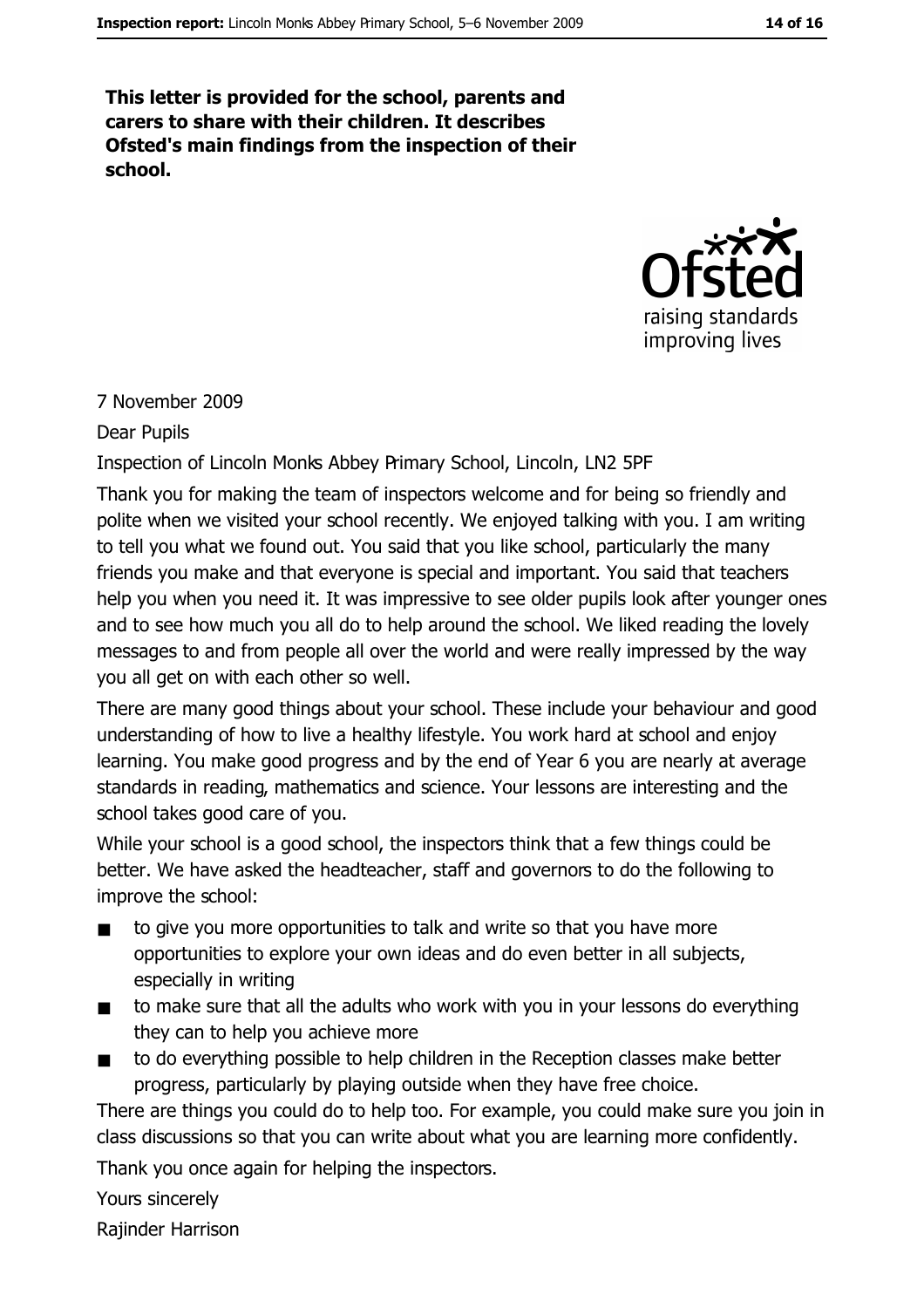Lead Inspector